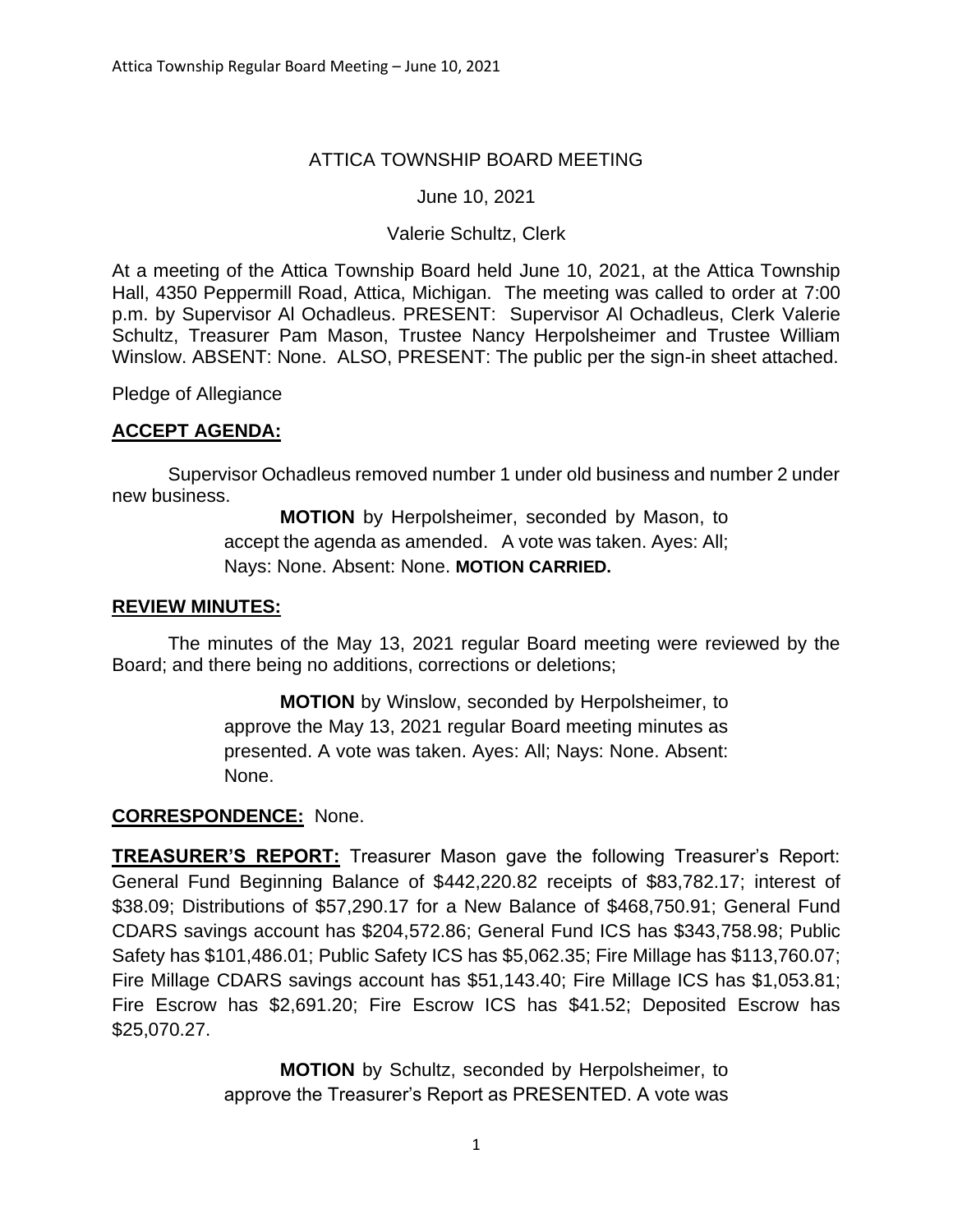taken. Ayes: All; Nays: None. Absent: None. **MOTION CARRIED.**

### **POLICE REPORT:**

Officer Dave Barrett gave the following police report: there were 124 calls received in the month of May with 55 of the calls handled by the Township police.

### **PUBLIC TIME:** None.

### **OLD BUSINESS: None**

### **NEW BUSINESS:**

**1. Approve Budget / Wage Recommendations for the 2021-2022 Fiscal Year:** 

**MOTION** by Mason, seconded by Schultz, to approve the July  $1^{st}$ , 2021 to June  $30^{th}$ , 2022 budget and wage recommendations as presented at the May 13, 2021 Attica Township Board Meeting. A roll call vote was taken. Winslow: Aye; Ochadleus: Aye; Schultz: Aye; Herpolsheimer: Aye and Mason: Aye. Ayes: All; Nays: None. Absent: None. **MOTION CARRIED.**

### **COMMITTEE REPORTS:**

- 1. FIRE: None.
- 2. PARK: None.
- 3. PLANNING BOARD: Zoning Administrator Lemons reported:
	- a. The Planning Commission meeting is scheduled for June 24, 2021
	- b. The Planning Commission will continue to work on the Master Plan update
- 4. ATTORNEY REPORT: None
- 5. AMBULANCE: A letter was sent to the Medical Control Board informing them their process was incorrect. Med Star charges for ambulance service and has already collected half a million dollars in copays. EMS waives the copay for service.
- 6. COMMISSIONER'S REPORT: None
- 7. BOARD: MTA Principles of Governance will be adopted at the July Board meeting.
- 8. PUBLIC TIME: None